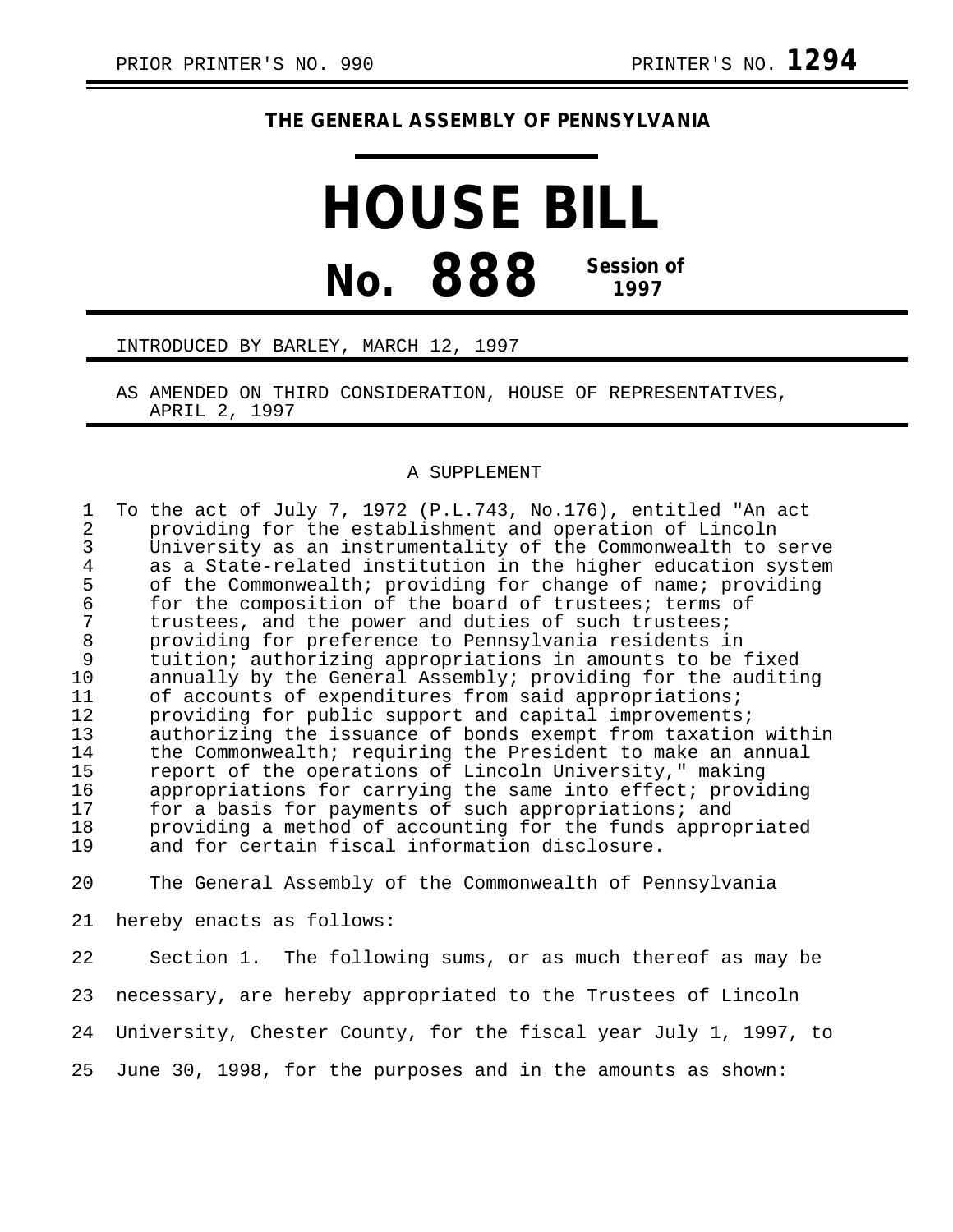1 (1) For educational and general expenses...... \$9,958,000 2 (1) FOR EDUCATIONAL AND GENERAL EXPENSES. NO < 3 FUNDS MAY BE ALLOCATED FROM THIS APPROPRIATION 4 UNLESS ANY TUITION INCREASE FOR THE 1997-1998 5 SCHOOL YEAR REMAINS UNDER 4.5% FOR PENNSYLVANIA 6 RESIDENT STUDENTS................................. \$9,958,000 7 (2) To enhance the recruitment and retention 8 of disadvantaged students......................... 327,000 9 (3) For the International Affairs Institute... 295,000 10 Section 2. Payments to Lincoln University on account of the 11 appropriations for the items provided in section 1 shall be made 12 on the basis of costs during the fiscal year.

13 Section 3. (a) Payments to Lincoln University of the 14 appropriations provided in section 1 shall be made monthly 15 during the fiscal year.

16 (b) Such monthly payments shall be made in accordance with 17 the provisions of section 2 on the basis of estimated costs. The 18 estimate of costs shall be submitted by Lincoln University to 19 the Secretary of Education, the General Assembly and the State 20 Treasurer not later than 30 days prior to the date on which such 21 payment is to be made.

22 Section 4. (a) Lincoln University shall apply the moneys 23 appropriated by this act only for such purposes as are permitted 24 in this act and shall at all times maintain proper records 25 showing the application of such moneys. Not later than 120 days 26 after the close of the fiscal year to which this act relates, 27 Lincoln University shall file, with the Secretary of Education, 28 the General Assembly and the Auditor General of the 29 Commonwealth, a statement setting forth the amounts and purposes 30 of all expenditures made from moneys appropriated by this act 19970H0888B1294 - 2 -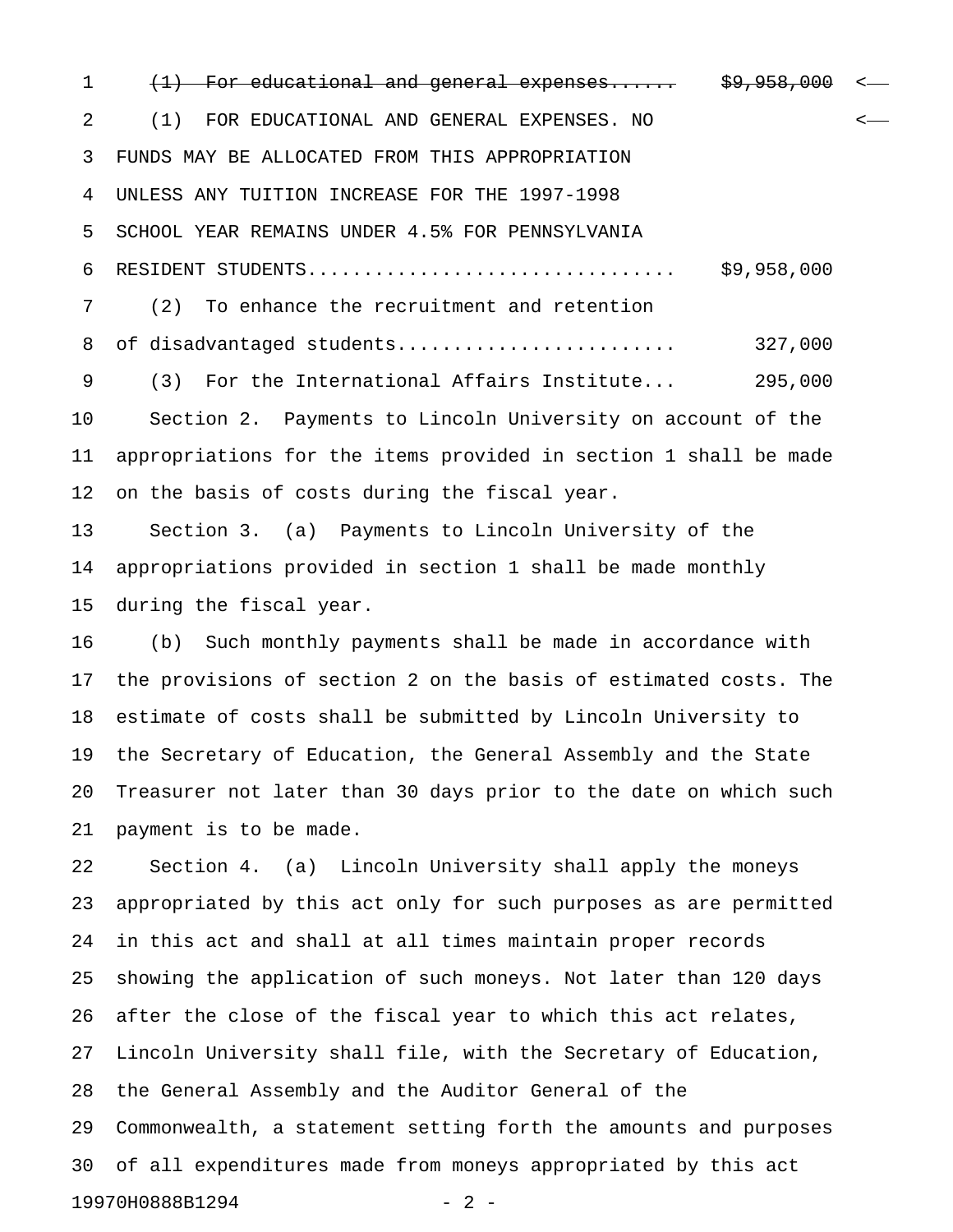1 and costs, as provided in section 2, used as a basis for receipt 2 of any appropriation during said fiscal year.

3 (b) Such statement of expenditures and costs shall be 4 reviewed by the Auditor General of the Commonwealth, and he 5 shall have the right, in respect to the moneys appropriated by 6 this act, to audit and disallow expenditures made for purposes 7 not permitted by this act and to cause such sums to be recovered 8 and paid by Lincoln University to the State Treasurer. In 9 respect to expenditures made by the university from moneys other 10 than those appropriated by this act, the Auditor General shall 11 have the right to review only, and he shall file annually with 12 the General Assembly such information concerning said 13 expenditures as the General Assembly or any of its committees 14 may require.

15 Section 5. A report shall be submitted to the Governor and 16 the Appropriations and Education Committees of the Senate and 17 House of Representatives and shall include data for all 18 programs. The report, to be submitted prior to September 1, 19 1998, shall cover the 12-month period beginning with the summer 20 term 1997 and shall include:

21 (1) The following counts and distributions for each term 22 during the period:

23 (i) The definitions and numbers of faculty members employed 24 full time, of faculty members employed part time, of full-time 25 students enrolled in graduate courses, of full-time students 26 enrolled in undergraduate courses, of part-time students 27 enrolled in graduate courses and of part-time students enrolled 28 in undergraduate courses.

29 (ii) The total numbers of undergraduate student credit 30 hours, divided into lower division and upper division course 19970H0888B1294 - 3 -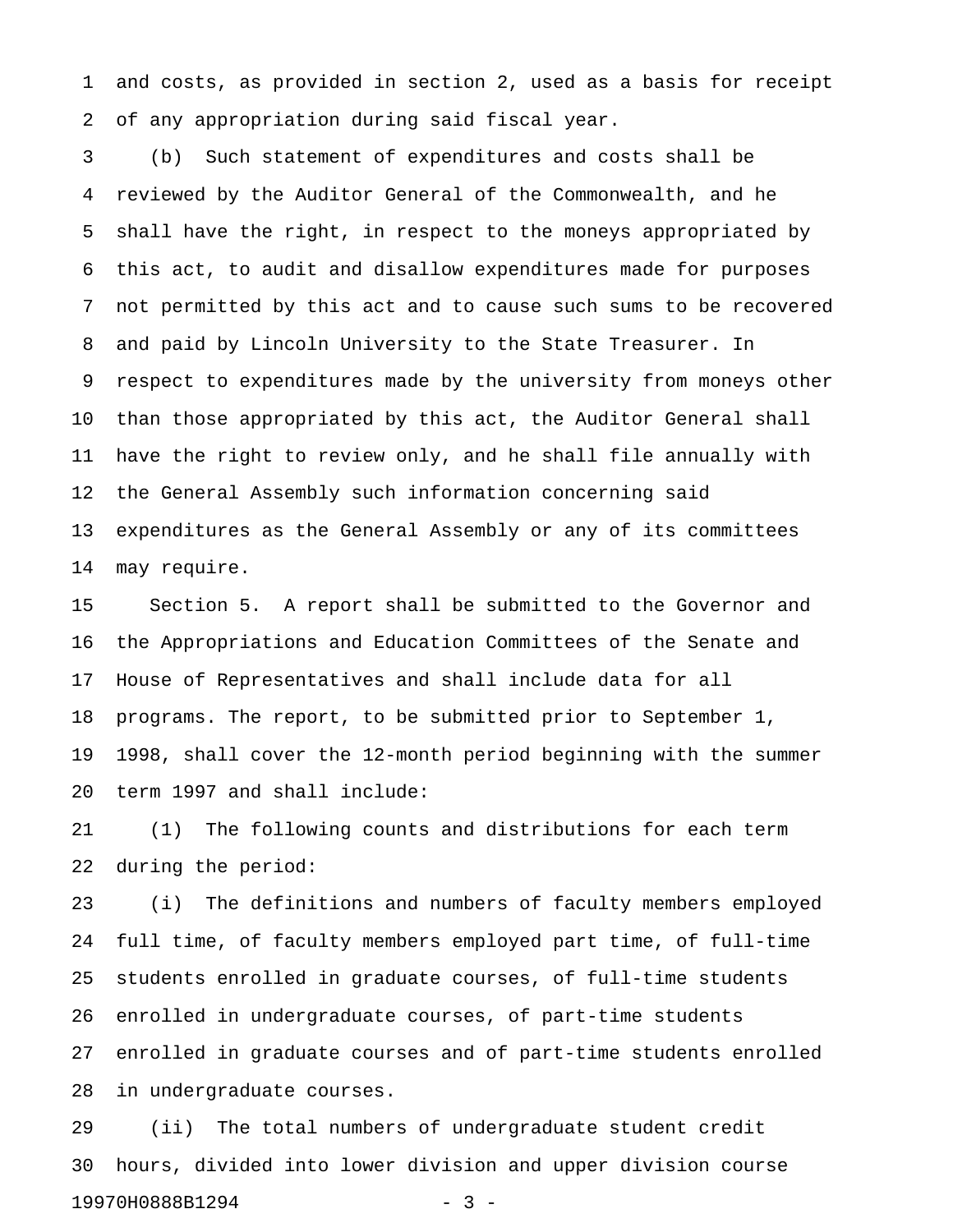1 levels, and of graduate student credit hours, divided into three 2 course levels--master's, first professional and doctoral.

3 (iii) The number of different courses scheduled by level of 4 instruction and the number of sections of individual instruction 5 scheduled by level of instruction, each further subdivided by 6 two-digit Classification of Instructional Program (CIP) 7 categories of instructional programs of higher education as 8 defined by the National Center for Education Statistics, United 9 States Department of Education.

10 (iv) The number of terms scheduled and the dates thereof. 11 (2) For the summer term and the following academic year in 12 total and for each two-digit CIP program category, a 13 classification of faculty members or other professional 14 employees by title, including: professor, associate professor, 15 assistant professor, instructor, lecturer, research associate, 16 librarian and academic administrator; faculty members or other 17 professional employees under each title to be subdivided by type 18 of assignment: teaching and nonteaching; and each such set of 19 faculty members or other professional employees to be further 20 subdivided by type of employment: full-time or part-time; and 21 the following aggregates for each such subdivided 22 classification:

23 (i) The number of faculty and other professional employees 24 and their full-time equivalence in instructional and 25 noninstructional functions.

26 (ii) The sum of credits assigned to undergraduate classroom 27 courses and the sum of credits assigned to graduate classroom 28 courses taught, divided into lower division, upper division, 29 master's, first professional and doctoral course levels. 30 (iii) The sum of credits assigned to undergraduate 19970H0888B1294 - 4 -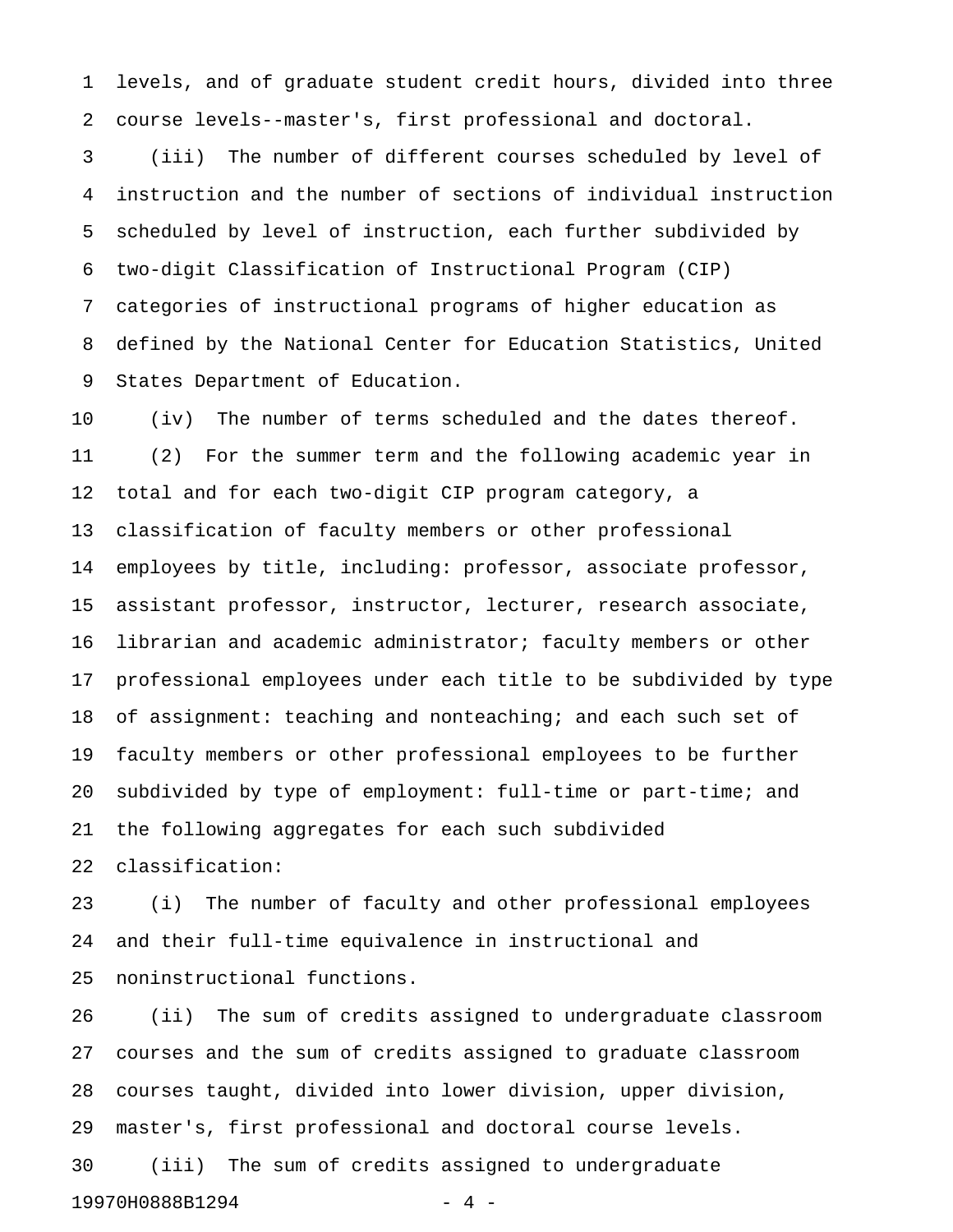1 individual instruction courses and the sum of credits assigned 2 to graduate individual instruction courses taught, divided into 3 lower division, upper division, master's, first professional and 4 doctoral course levels.

5 (iv) The sum of undergraduate classroom student credit hours 6 and the sum of graduate classroom student credit hours 7 generated, divided into lower division, upper division, 8 master's, first professional and doctoral course levels. 9 (v) The sum of undergraduate individual instruction student 10 credit hours and the sum of graduate individual instruction 11 student credit hours generated, divided into lower division, 12 upper division, master's, first professional and doctoral course 13 levels.

14 (vi) The total salary paid for instructional functions and 15 for noninstructional functions and the amount of this salary 16 paid for each of these functions from university funds, Federal 17 funds and other funds.

18 (3) For each term of the period covered for each faculty 19 member employed full time identified by two-digit CIP program 20 category and title, the report shall contain an analysis of the 21 average hours per week spent in university-related activities, 22 stating specifically hours spent in undergraduate classroom 23 contact and graduate classroom contact, hours spent in 24 preparation, hours spent in research and hours spent in public 25 service.

26 Section 6. In addition to the requirements in section 5 27 relative to this appropriation, the report covering the 12-month 28 period beginning with the summer term 1997 shall include for all 29 programs of the university:

30 (1) Minimum number of credits required for a baccalaureate 19970H0888B1294 - 5 -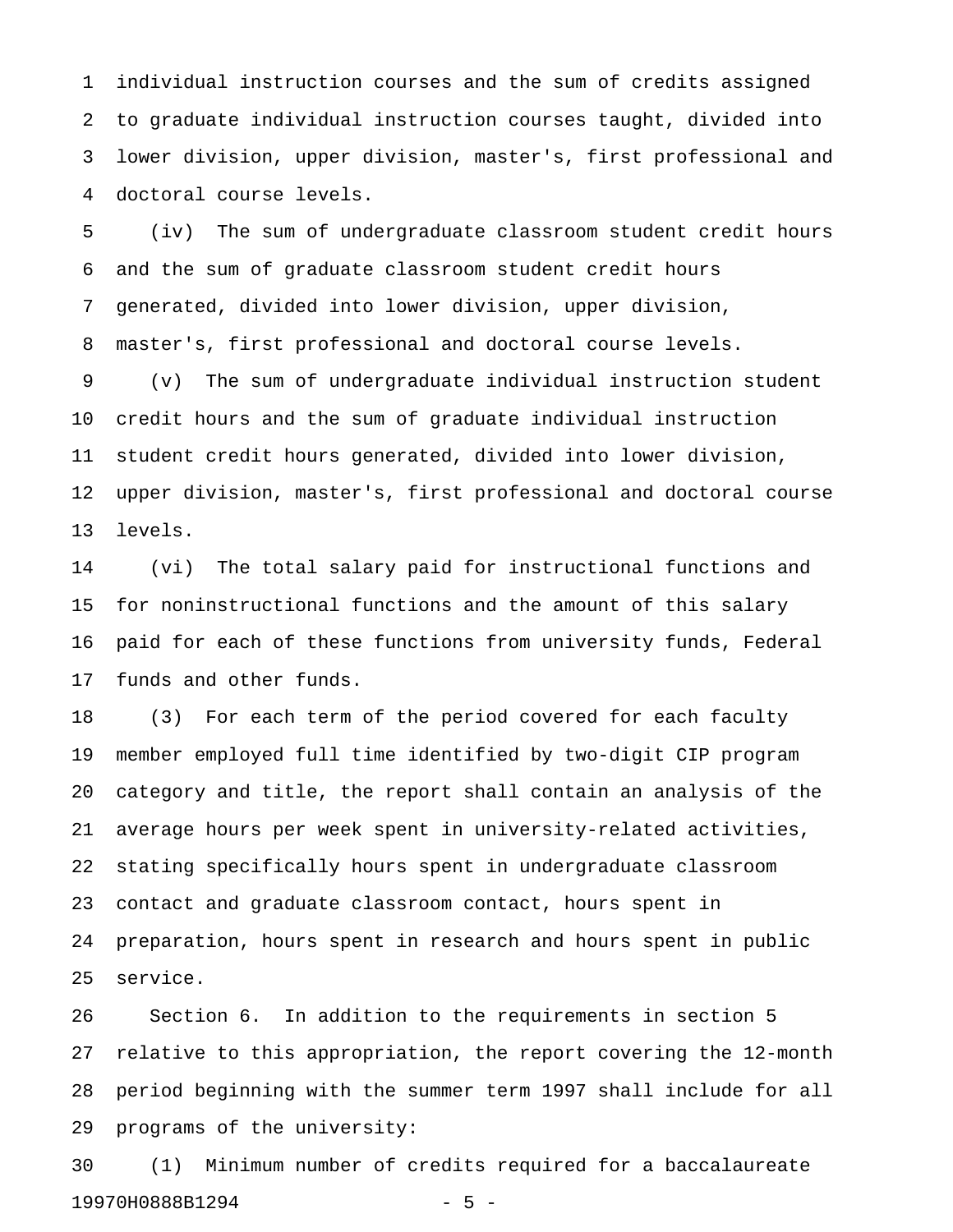1 degree and for a master's degree.

2 (2) Number of bachelor's degrees, master's degrees, first 3 professional degrees and doctoral degrees awarded in 1993, 1994, 4 1995, 1996, 1997 and estimated 1998.

5 Section 7. (a) The following words and phrases when used in 6 this section shall have the meanings given to them in this 7 subsection unless the context clearly indicates otherwise: 8 "Academic and administrative support units." Any 9 organizational entity, as defined in the organizational manual 10 of the university, that reports directly to the president of the 11 university, chief academic officer or vice president, including 12 the office of the president, chief academic officer and vice 13 president.

14 "Expenditures." Disbursements of State appropriations, 15 tuition and fees supporting educational and general categories 16 as defined in the Higher Education Finance Manual, Department of 17 Health, Education and Welfare, 1975, or disbursement, supported 18 by State appropriations, tuition or fees, to support a defined 19 project or program under subsection (b)(3).

20 "Revenue." All State appropriations and tuition and fees. 21 (b) Lincoln University shall disclose the following: 22 (1) Revenue and expenditure budgets of the university's 23 academic and administrative support units for the current fiscal 24 year.

25 (2) The actual revenue and expenditures for the prior year 26 in the same format as the information reported under paragraph 27 (1).

28 (3) For any defined project or program which is the subject 29 of a specific line item appropriation from the General Fund, the 30 university shall disclose the following:

19970H0888B1294 - 6 -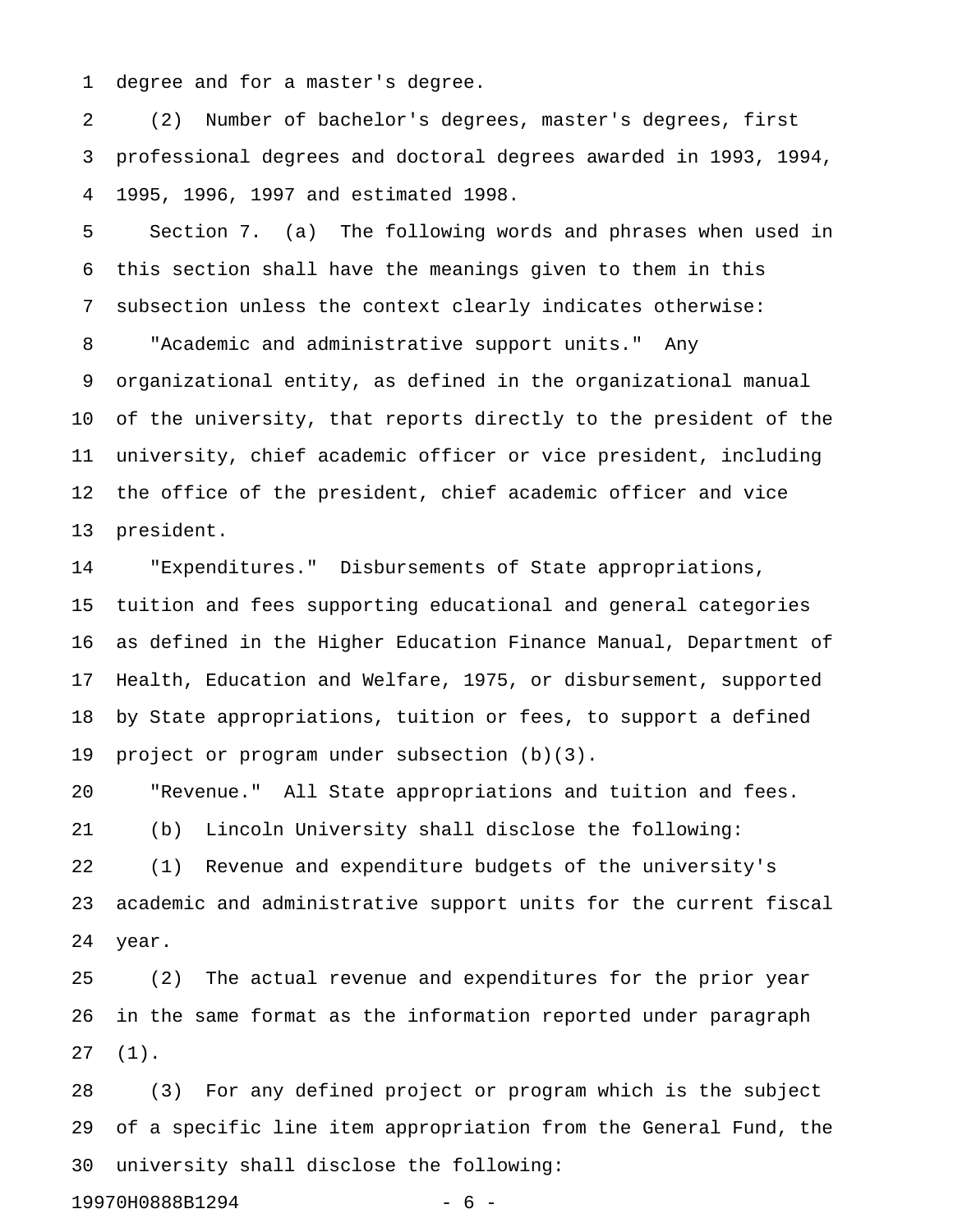1 (i) Revenue and expenditure budgets of the defined program 2 or project for the current fiscal year.

3 (ii) The actual revenue and expenditures of the defined 4 program or project for the prior year in the same format as the 5 information reported under paragraph (1).

6 (4) The revenue and expenditures of any auxiliary enterprise 7 which is directly funded in whole or in part by tuition or a 8 State appropriation for the current fiscal year.

9 (c) The university shall provide the following additional 10 information for the prior fiscal year for each academic or 11 administrative support unit, for each defined project or program 12 and for any auxiliary enterprise:

13 (1) The number of employees by academic rank and by 14 classification the number of administrators, staff, clerical and 15 technical service employees.

16 (2) Median and mean salary by academic rank and by 17 classification the median and mean salaries of administrators, 18 staff, clerical and technical service employees.

19 (3) Nonsalary compensation as a percentage of salary. 20 Nonsalary compensation shall include, but not be limited to, 21 medical benefits, life insurance benefits, pension benefits, 22 leave benefits, employer Social Security payments and workers' 23 compensation benefits.

24 (4) A statement of the university's retirement policies. 25 (5) A policy statement relating to a reduction of tuition 26 for employees' family members.

27 (6) A list of purchase of service contracts which exceed 28 \$1,000 by category of service, including, but not limited to, 29 legal, instructional, management, accounting, architecture, 30 public relations and maintenance. The list shall contain the 19970H0888B1294 - 7 -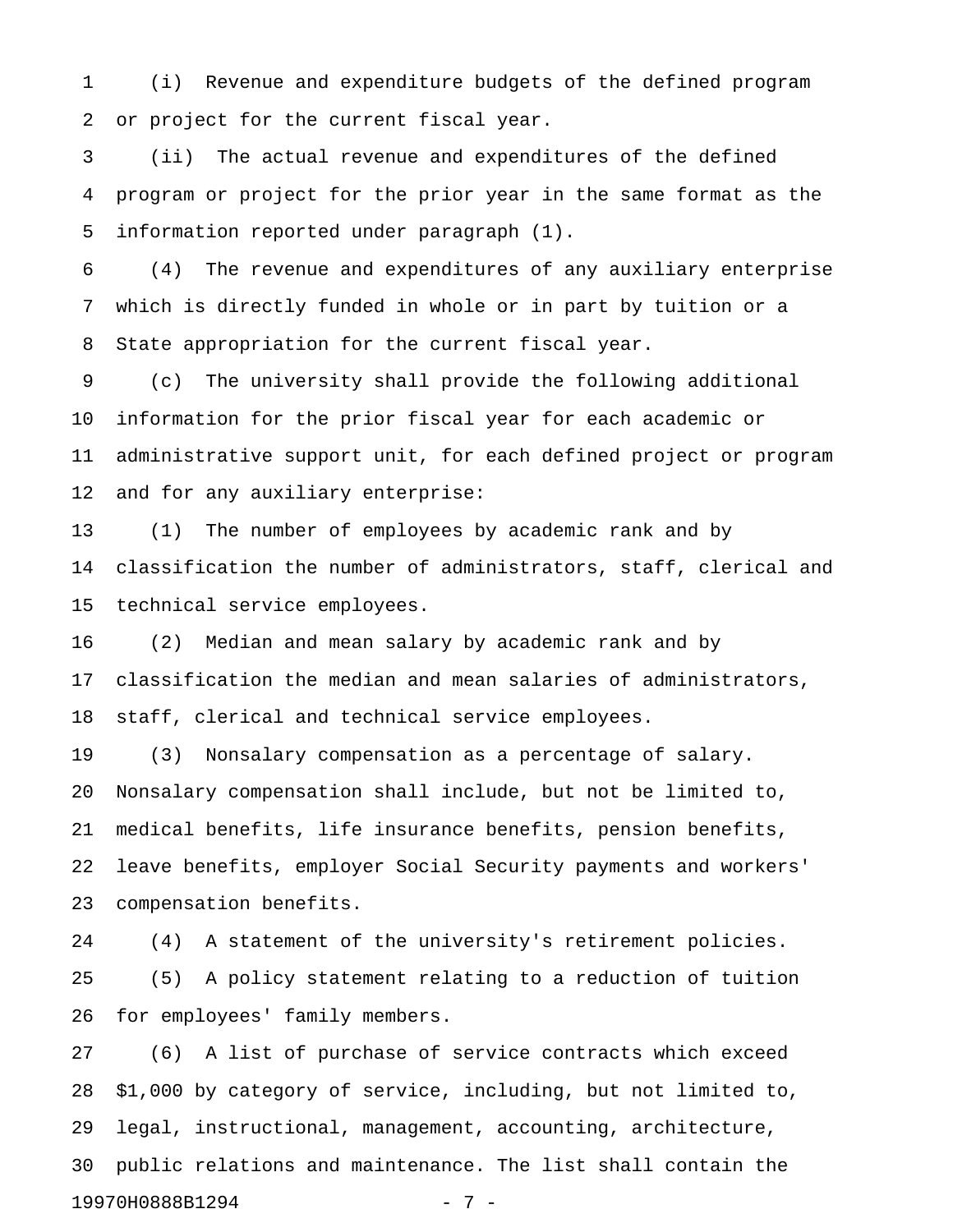1 name and address of the contractor, a statement of the nature of 2 the duties of the contractor and the academic and administrative 3 support unit for which the duties are performed. If a purchase 4 of service contract exceeds 10% of the total aggregate 5 expenditure of the contract category per academic or 6 administrative support unit, then the contracted amount shall 7 also be listed.

8 (7) A list of purchase of goods contracts which exceed 9 \$1,000. The list shall contain the name and address of the 10 contractor and a list of the goods purchased and the academic or 11 administrative support unit for which such goods were 12 contracted. If a purchase of goods contract exceeds 10% of the 13 total aggregate expenditure per academic or administrative 14 support unit, then the contracted amount shall also be listed. 15 (8) A list by academic or administrative support unit in the 16 aggregate, of the expenses of travel, subsistence and lodging, 17 whether provided or reimbursed.

18 (d) The university shall submit a report of the information 19 under subsections (b) and (c) to the Education Committee of the 20 Senate and the Appropriations Committee of the Senate and the 21 Education Committee of the House of Representatives and the 22 Appropriations Committee of the House of Representatives. In 23 addition, the university shall submit a copy of the report to 24 each of the following:

25 (1) Governor's Office.

26 (2) Secretary of Education.

27 (3) State Treasurer.

28 (4) Auditor General.

29 (5) Joint State Government Commission.

30 Each such institution shall maintain a copy of the report in the 19970H0888B1294 - 8 -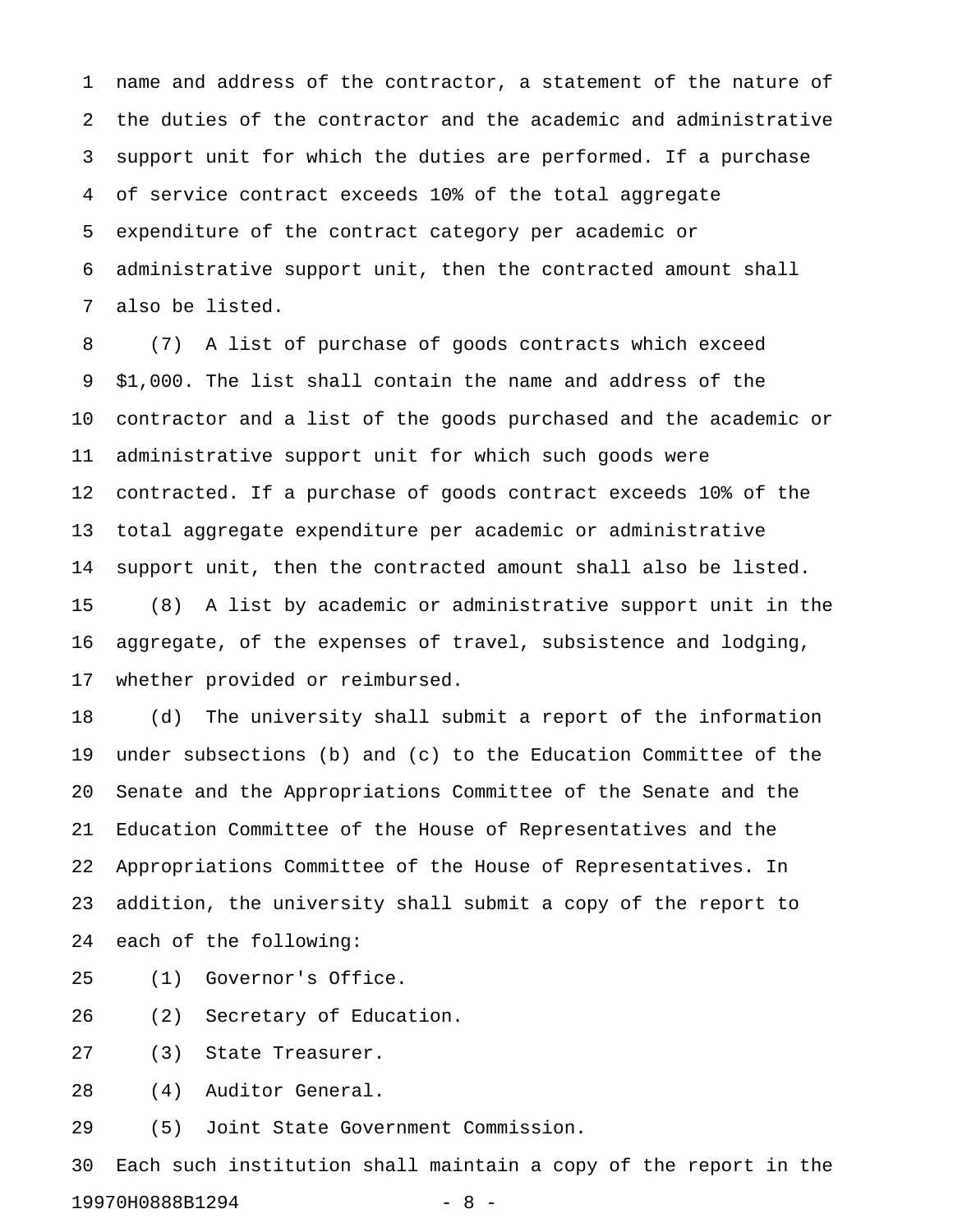1 institution's library and shall submit a copy to each of the 2 four State regional library resource centers.

3 (e) A university's report required to be submitted under 4 this section shall be submitted within 180 days of the close of 5 the university's current fiscal year.

6 (f) The Joint State Government Commission shall develop a 7 statistical comparison analysis recognizing differences in 8 missions from the reports made under this section. A majority of 9 the members of the commission may request additional 10 documentation, except for salary or identity of individuals, 11 necessary to complete the comparative analysis. The comparison 12 shall be provided to the Education Committee of the Senate and 13 the Appropriations Committee of the Senate and the Education 14 Committee of the House of Representatives and the Appropriations 15 Committee of the House of Representatives and the four State 16 regional libraries.

17 (g) The university shall make a copy of the minutes of each 18 public meeting of the institution's board of trustees, as well 19 as a copy of the institution's integrated postsecondary 20 education data systems report, available for public inspection 21 in the institution's library.

22 Section 8. The Lincoln University shall provide full, 23 complete and accurate information as may be required by the 24 Department of Education or the majority chairman or the minority 25 chairman of the Appropriations Committee of the Senate or the 26 majority chairman or the minority chairman of the Appropriations 27 Committee of the House of Representatives.

28 Section 9. Lincoln University shall report its revenues and 29 expenditures and present its financial statements required under 30 the provisions of this act in accordance with generally accepted 19970H0888B1294 - 9 -